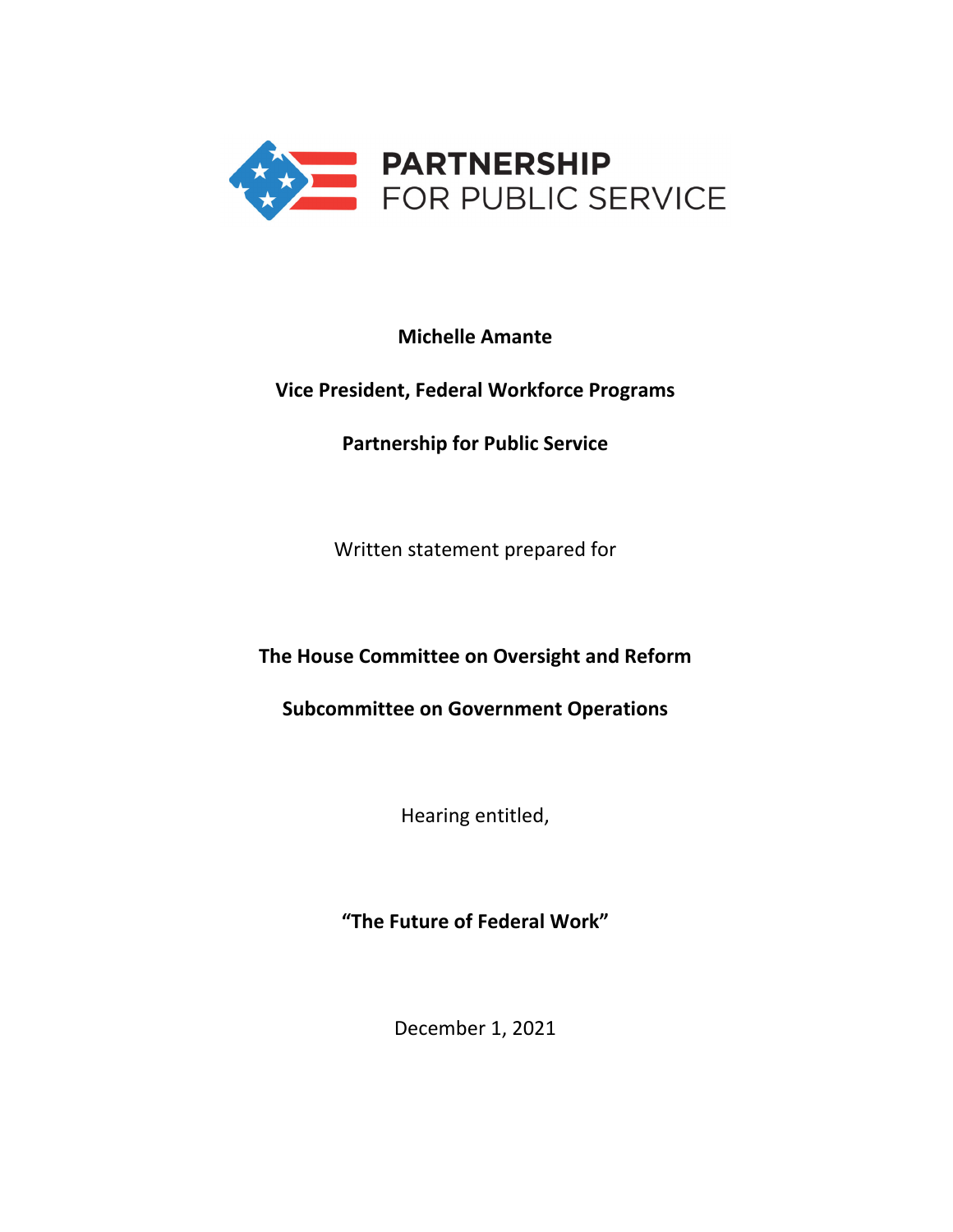#### **Introduction**

Chairman Connolly, Ranking Member Hice, and members of the Subcommittee on Government Operations, thank you for the opportunity to appear before the committee to discussthe future of federal work. My name is Michelle Amante and I am the Vice President of Federal Workforce Programs at the Partnership for Public Service. The Partnership is a nonpartisan, nonprofit organization committed to building a better government and a stronger democracy. To achieve this mission, we work to inspire a new generation to pursue public service, develop federal leaders and help increase the efficiency and effectiveness of the federal government.

The Partnership was founded on the premise that any organization's best asset is its people, and our programs and research empower federal employees with the skills, knowledge and networks they need to fulfill their agency's mission and serve the public. The Partnership offers a variety of programs to strengthen federal employees' leadership skills, prepare them to build strong teams and empower them to work across organizational boundaries. We also work with agencies on issues such as attracting top talent, engaging and supporting their workforce and fostering innovation. For example, our cross‐sector Cybersecurity Talent Initiative<sup>1</sup>—a public-private partnership with Mastercard, Microsoft, Workday, and Accenture—provides recent graduates in cybersecurity-related fields with an initial two-year placement at a federal agency. Before the end of their federal service, participants are provided opportunities for full-time employment with the program's private sector partners. The Call to Serve Network, $^2$  a community of more than 700 colleges and universities, connects federal agencies with institutions of higher education to promote federal service and recruit the next generation of public servants. And in partnership with the Boston Consulting Group, we produce the annual Best Places to Work in the Federal Government<sup>®3</sup> rankings, which track federal employee views of their agencies over time and help highlight best practices that drive employee engagement and agency success. Through these and many other initiatives, we help federal employees achieve better outcomes for the people they serve.

The COVID‐19 pandemic has affected the country in unprecedented ways, upending traditional patterns of working, living and governing. As our government responded to the pandemic, changes in how the federal workforce does the people's business have happened at warp speed. As we move past the initial disruption caused by the pandemic, we must sustain and build on innovations spurred by the need to respond to COVID‐19. If we seize the moment, our government will have an opportunity to recruit talented individuals wherever they are and build a federal workforce that better reflects the diversity of our country. We can create a culture more in line with today's mobile workforce, spur innovation and use of new technologies, develop more customer‐focused services and strengthen the federal government's collaboration with state, local and tribal governments as well as the private and non‐profit sectors.

Throughout the pandemic, the work of our federal community has been showcased to the world, from developing a vaccine in record time to collaborating across government to get vital services to the public. We should leverage the moment to bring a new bench of talent into public service. Federal jobs offer mission‐driven work with opportunities to help solve the biggest challenges facing our nation, including a

<sup>1</sup> Partnership for Public Service, Cybersecurity Talent Initiative. Retrieved from https://cybertalentinitiative.org/.

<sup>&</sup>lt;sup>2</sup> Partnership for Public Service, Call to Serve. Retrieved from https://ourpublicservice.org/programs/call-to-servecolleges‐and‐universities/.

<sup>&</sup>lt;sup>3</sup> Partnership for Public Service, Best Places to Work in the Federal Government. Retrieved from https://bestplacestowork.org/.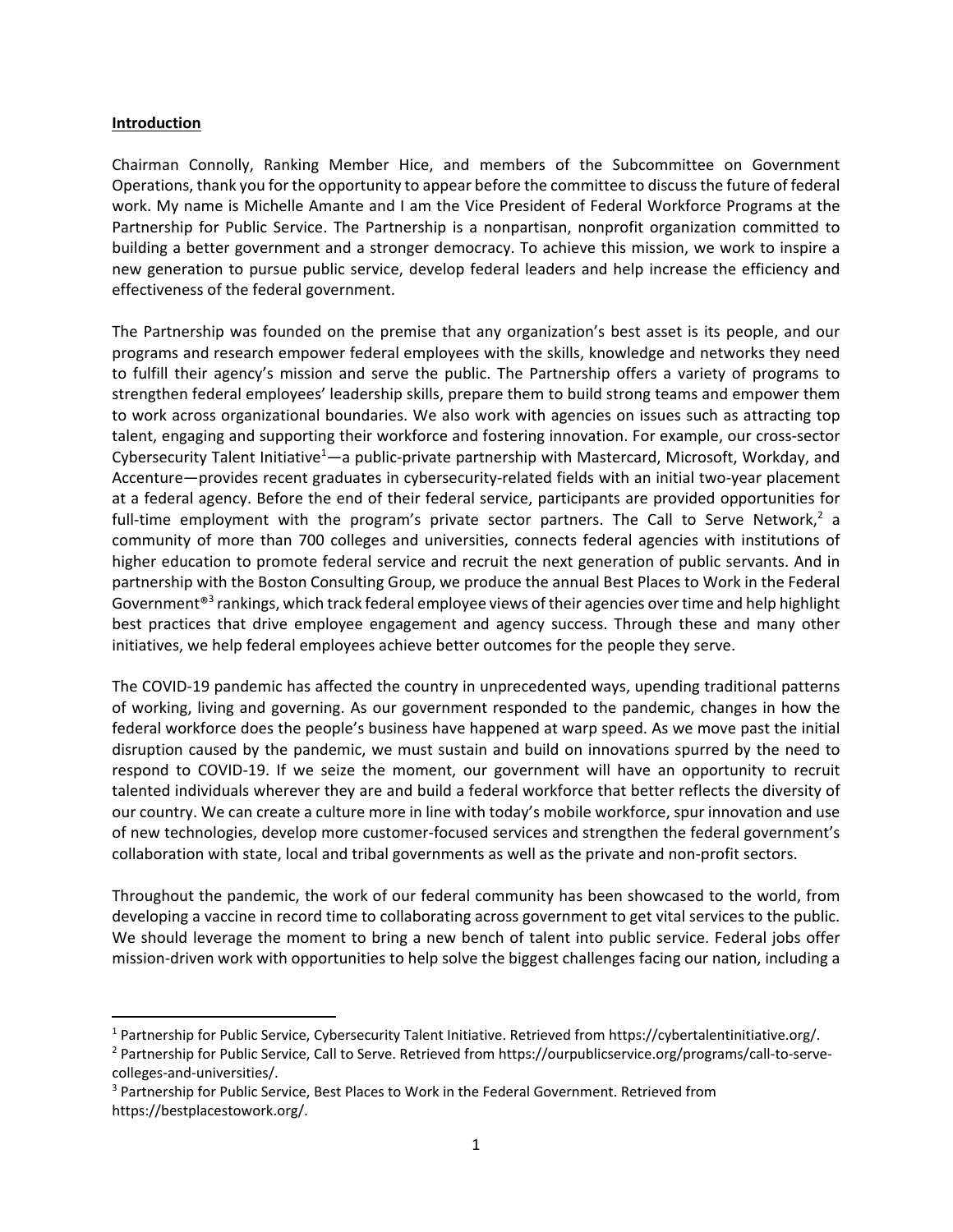pandemic. In 2020 and earlier this year, the Partnership released multiple reports<sup>4</sup> showcasing examples of government innovation and adaptation to serve the American people amid the worst public health crisis in a century. Leaders supported the rapid adoption of new and existing technologies, employees found smarter and better ways to overcome obstacles to serve the public, and there was an unprecedented level of collaboration among agencies, across levels of government and between the public and private sectors. While some aspects of the government's response did not meet initial success or continue to evolve, what's clear is that the "future of work" is already here. We must build upon government's success stories and learn from areas where government has fallen short.

# **Challenges Facing the Federal Workforce**

The federal government has long struggled with recruitment, engagement, retention, innovation and leadership in managing its workforce. Since 2001, strategic human capital management has consistently appeared on the "High Risk List" produced every two years by the Government Accountability Office (GAO), primarily due to mission‐critical skills gaps and the high percentage of employees eligible for retirement that threatens to erode the institutional knowledge and continuity needed to see long-term projects through to results. Presidents of both parties, including President Trump and President Biden, have made strengthening the federal workforce a key component of their President's Management Agenda.

A Partnership for Public Service survey<sup>5</sup> of 300 government leaders during the pandemic found these leaders facing challenges and gaps that were present before COVID‐19 hit, including a shortage of employees with skills related to emerging technologies, data science, change management and business process reengineering. The respondents cited a number of barriers to overcoming these challenges, including the lengthy federal hiring process, uncompetitive compensation compared to the private sector, a lack of qualified candidates applying to fill open roles, insufficient agency understanding of future skills needs and a dearth of relevant training programs.

Other key statistics on the federal workforce reinforce how much must be done to build the workforce of the future:

- Just 6.9% of full-time federal workers are under the age of 30. By comparison, almost 20% of the employed U.S. labor force in 2020 was under age 30. In the federal IT workforce, there are 16 times more employees over the age of 50 than under age 30. $^6$
- On the other end of the spectrum, of the full-time employees on board as of the beginning of fiscal year 2019, 25% will be eligible to retire by the end of 2021; 35.4% will be eligible to retire by the end of 2024.
- Today, every federal agency has fewer employees under age 30 than they did in 2010.<sup>7</sup>

<sup>4</sup> For example, see Bright Spots in the Federal Government's Response to the COVID‐19 Pandemic. Retrieved from https://ourpublicservice.org/blog/the-federal-government-faced-down-pandemic-challenges-delivering-brightspots‐during‐a‐dark‐time/.

<sup>5</sup> Partnership for Public Service, American Council for Technology–Industry Advisory Council, and MeriTalk, "Resilient," January, 2021. Retrieved from https://ourpublicservice.org/wp‐

content/uploads/2021/01/Resilient .pdf.

<sup>6</sup> Statistics on federal employees are drawn from Office of Personnel Management FedScope data on the federal workforce unless indicated otherwise.

 $7$  Analytical Perspectives, Budget of the United States Government, Fiscal Year 2022. Retrieved from https://www.govinfo.gov/content/pkg/BUDGET‐2022‐PER/pdf/BUDGET‐2022‐PER.pdf.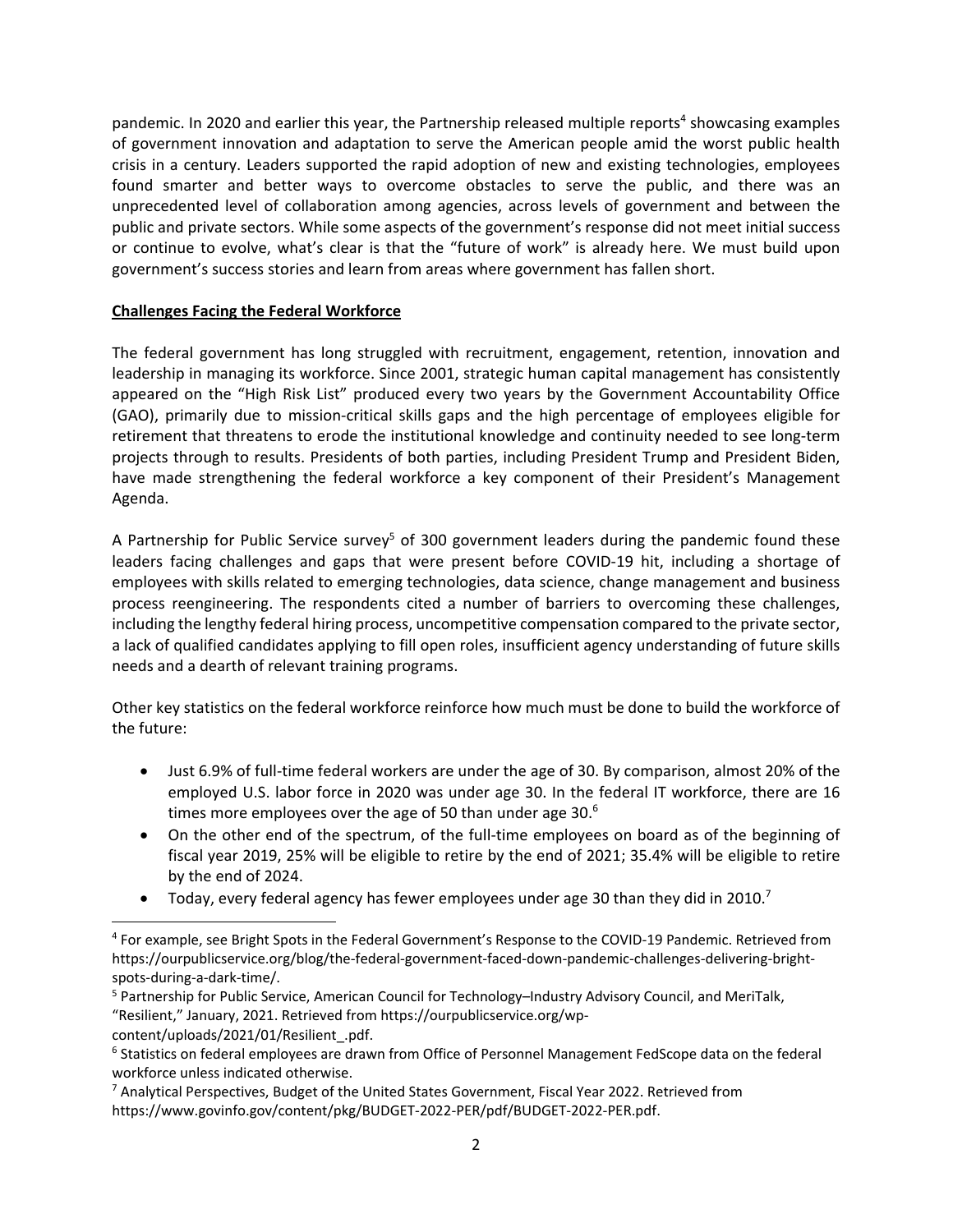- To build stronger entry-level pipelines, government must pay its interns, yet the number of paid internships in government dropped from more than 60,000 in 2010 to about 4,000 in 2020. $8$
- Of the full-time employees under 30 who voluntarily quit federal service in fiscal year 2019, over 73% did so with less than 2 years of federal tenure, suggesting that many young people do not have a positive work experience in the federal government.
- Data also show major diversity challenges in the federal workforce, which grow even greater at the higher echelons of service. For example, only 36.1% of the career Senior Executive Service are female, and only 23% of the career SES are people of color.
- $\bullet$  It takes the government an average of 98 days to bring new talent on board more than double the time in the private sector.<sup>9</sup>
- The Partnership's 2020 Best Places to Work in the Federal Government<sup>®</sup> employee engagement score was 69 out of 100, lagging behind the private sector by 8 points and suggesting that more can be done to cultivate a highly engaged, high‐performing federal workforce.
- About 83% of major federal departments and agencies struggle with staffing shortages and 63% report gaps in the knowledge and skills of their employees.<sup>10</sup>
- According to the Partnership's 2020 Survey on the Future of Government Service, just 32% of senior government leaders say their agency has a strategic recruitment plan that is aligned to its workforce needs.<sup>11</sup>

# **The Pandemic Experience: Creating a Moment for Transformation**

COVID‐19 was and continues to be a profound destabilizing force on the lives of the American people and the entire globe. Organizations of all sizes and across sectors have been forced to confront and answer unprecedented questions about how to continue doing work over the past two years. To maintain operations, enterprise leaders have grappled with how to protect the health of their employees so they remain able to perform their jobs, how to shield their clients and customers from infection in publicly‐ accessible settings, how to adapt to cascading challengeslike lack of childcare and supply chain disruptions and how to adapt their organizations' work to meet newly emerging public needs.

The pandemic hasshown the dedication, resiliency and resourcefulness of the federal workforce. At many agencies, employees bravely remained on the front lines in jobs that cannot be performed remotely, while others—within the span of a few weeks—shifted to telework, under a framework established over a decade ago by the Telework Enhancement Act of 2010. According to the most recent Federal Employee Viewpoint Survey, 59% of federal employee respondents reported that they teleworked every day during the peak of the pandemic compared to 3% before the pandemic.

<sup>&</sup>lt;sup>8</sup> Office of Management and Budget (OMB), "Analytical Perspectives, Budget of the United States Government, Fiscal Year 2022." Retrieved from https://www.govinfo.gov/content/pkg/BUDGET‐2022‐PER/pdf/BUDGET‐2022‐ PER.pdf.

<sup>9</sup> Office of Personnel Management, "OPM Issues Updated Time‐to‐Hire Guidance," February 2020. Retrieved from https://www.opm.gov/news/releases/2020/02/opm‐issues‐updated‐time‐to‐hire‐guidance/.

<sup>&</sup>lt;sup>10</sup> Office of Personnel Management, "2018 Federal Workforce Priorities Report," February 2018. Retrieved from https://www.opm.gov/policy‐data‐oversight/human‐capital‐management/federal‐workforce‐priorities‐ report/2018‐federal‐workforce‐priorities‐report.pdf.

<sup>&</sup>lt;sup>11</sup> Partnership for Public Service, "Survey on the Future of Government Service," October 2020. Retrieved from https://ourpublicservice.org/publications/survey‐on‐the‐future‐of‐government‐service/.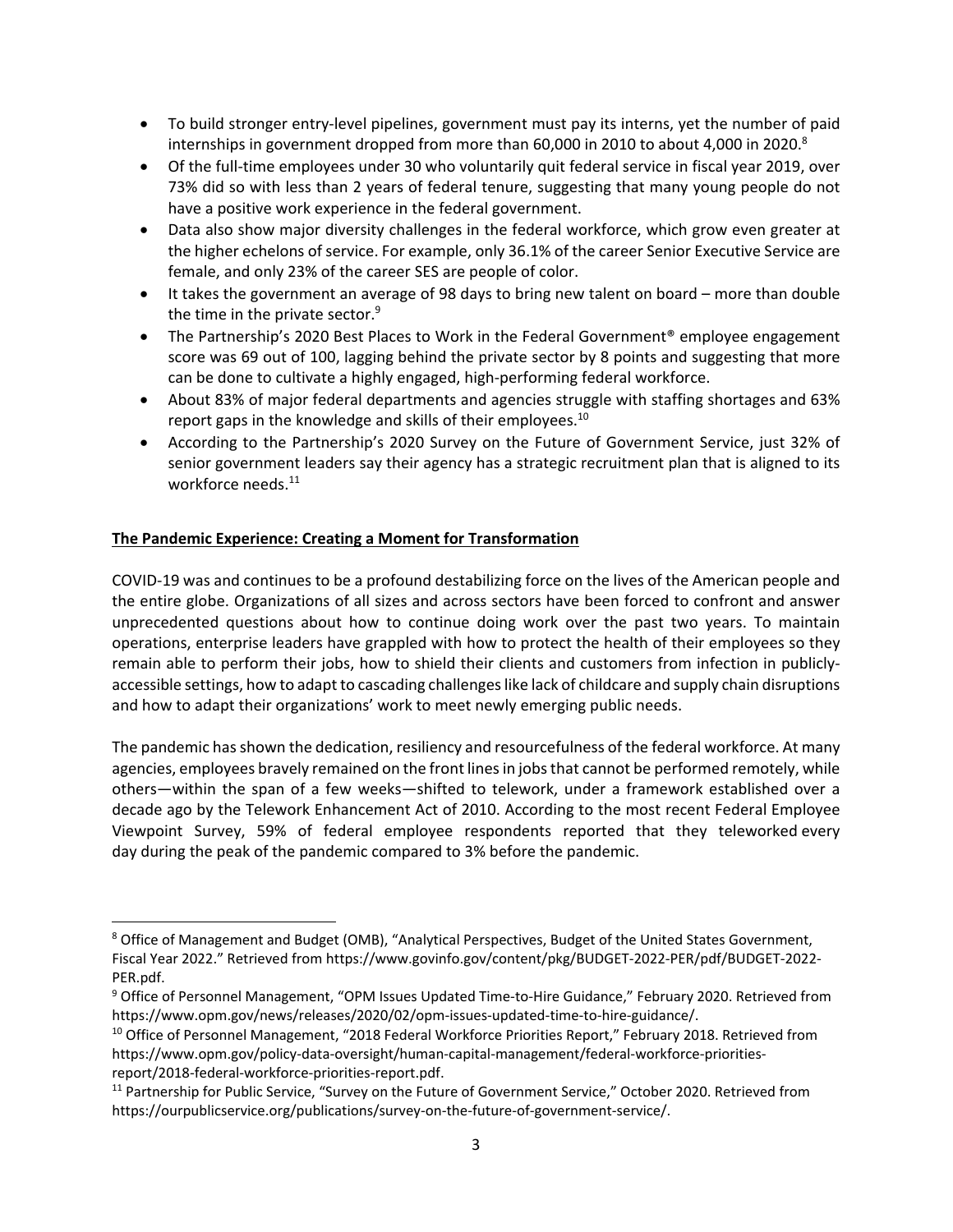Agencies that had long‐term investments in distributed work teams seemed to transition to maximum telework more efficiently in March 2020. For example, the United States Patent and Trademark Office (USPTO) for years has allowed employees to work effectively and efficiently from home. Before the pandemic, the agency had 11,000 employees regularly working remotely at least one day a week—nearly 88% of its workforce. The agency had the knowledge and tools to quickly move to a virtual environment and used clear performance metrics and best practices for telework oversight and management. USPTO measures and best practices can be a model for agencies across government seeking to modernize their agencies' workforce and move into a hybrid work environment while setting high individual performance standards.

Moving forward, telework should be a key tool for attracting a qualified, diverse workforce from all areas of the country and from diverse backgrounds. Options to work remotely full‐ or part‐time can encourage participation in the workforce by people who otherwise might have been excluded or discouraged from certain jobs. For example, telework allows the government to draw from diverse geographic applicant pools. While 85% of federal employees already live and work away from our nation's capital, telework allows federal offices to hire more deeply from their local communities. At the same time, it also allows talented individuals located outside of those areas to contribute to agency missions. As another example, telework can encourage workforce participation by individuals with disabilities whose accommodation needs keep them at home.

Agencies innovated workforce management and service delivery in other ways beyond telework. For example, the Veterans Health Administration used newly granted hiring authorities and onboarded roughly 20,000 new employees, shortening the time it takes to bring new staff onboard from 94 days to just 10 to 12 days.<sup>12</sup> When Congress paused student aid payment requirements, Financial Student Aid Services used targeted and personalized communications to inform different segments of its customer base about the policies and how borrowers could be affected.<sup>13</sup> As a result, in 2020, borrowers remained relatively satisfied with the experiences of applying for, receiving and repaying federal student aid, with ratings for those experiences exceeding federal averages.

Our December 2020 "Bit by Bit"<sup>14</sup> and January 2021 "Resilient"<sup>15</sup> reports highlight additional success stories of how federal agencies modernized to deliver federal services during the pandemic. For example, people who rely on the Indian Health Service increased their use of the agency's telehealth platform 15‐ fold. Veterans also increased their use of telehealth appointments. The Department of Energy created the National Virtual Biotechnology Laboratory to connect national laboratories and allow researchers remote access to the technical and scientific capabilities of the labs. And a new automated VA chatbot allowed veterans to get quick answers and more readily access services. Going forward, these types of innovations

<sup>&</sup>lt;sup>12</sup> Partnership for Public Service, "Government for the People: Profiles on the Customer Experience: Outpatient Health Care Services for Veterans," 2020. Retrieved from https://ourpublicservice.org/our‐work/customer‐ experience‐2020/outpatient‐health‐care‐services‐for‐veterans/.

<sup>&</sup>lt;sup>13</sup> Partnership for Public Service, "Government for the People: Profiles on the Customer Experience: Federal Student Aid Services," 2021. Retrieved from https://ourpublicservice.org/our‐work/customer‐experience/cx‐2021‐ fsa/.

<sup>&</sup>lt;sup>14</sup> Partnership for Public Service and Microsoft, "Bit by Bit: How Governments Used Technology to Move the Mission Forward During COVID-19," December 2020. Retrieved from https://ourpublicservice.org/wpcontent/uploads/2020/11/Bit‐by‐Bit.pdf.

<sup>&</sup>lt;sup>15</sup> Partnership for Public Service, American Council for Technology–Industry Advisory Council, and MeriTalk, "Resilient," January 2021. Retrieved from https://ourpublicservice.org/wp‐ content/uploads/2021/01/Resilient .pdf.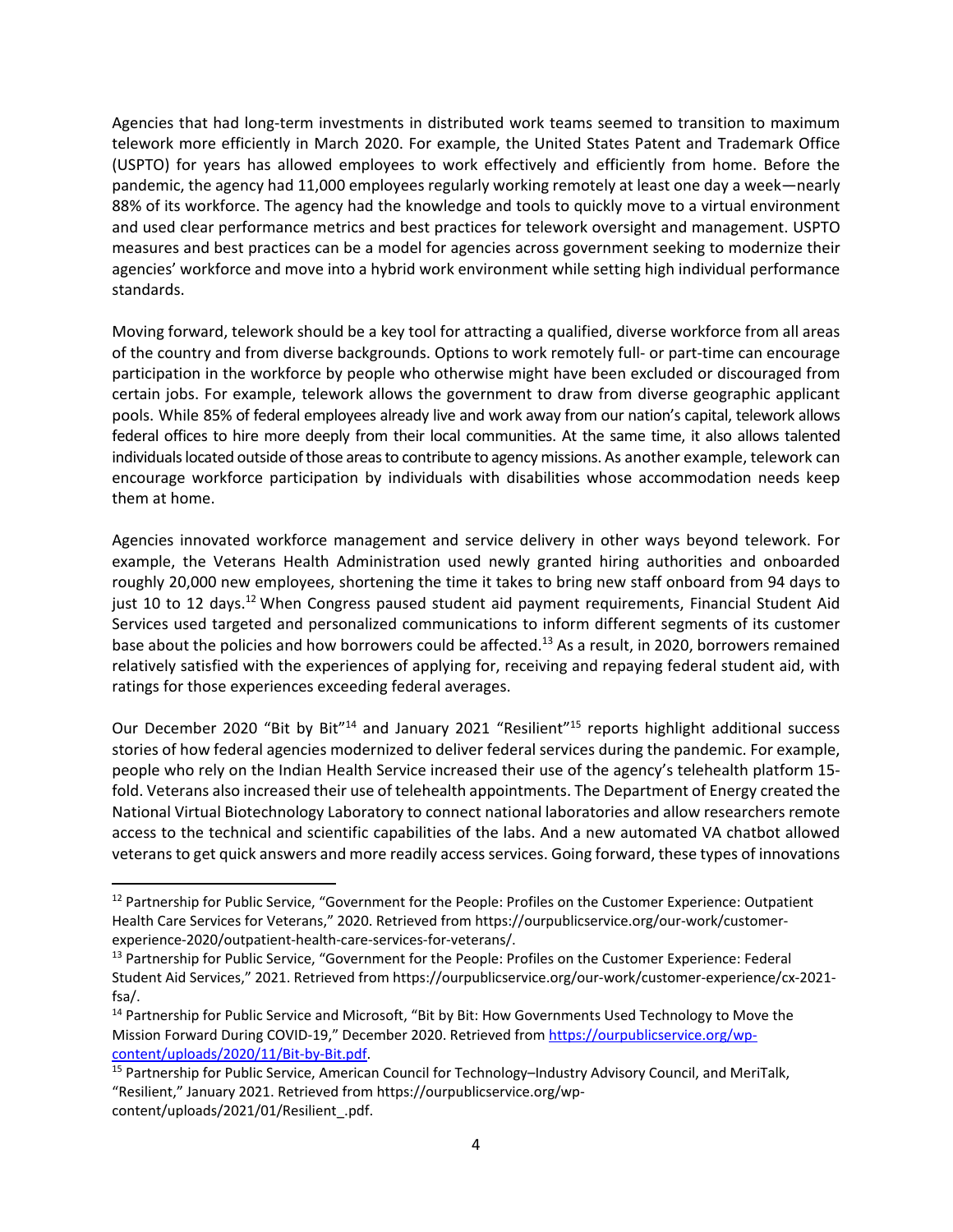can help agencies improve customer experience and engage people they may not have reached before, such as families limited by time constraints from visiting federal offices in person.

As the government seeks to improve service accessibility, online tools should be augmented with in‐ person, telephone and paper‐based services when appropriate for agency missions. Broadband access and tech‐savviness are uneven both for federal employees and communities acrossthe country, and some jobs simply cannot be performed remotely. How programs are implemented should depend on an understanding of the populations they serve and the best means to achieve desired outcomes.

# **Looking Ahead**

How can we apply the lessons of the COVID‐19 era to federal workforce management decisions in the future? Here are ways that Congress can support the federal workforce and create the best environment for the future of work:

# **Invest in leadership development.**

A transformation of the workforce and how federal employees do their jobs will not be possible without also reimagining leadership in the federal government. Good leaders motivate and advocate for their employees, build trust and create the conditions necessary for employees to perform at their best. The civilian side of government should take a lesson from the military side, where people are viewed as an asset, not a cost, and where investments in leadership development are critical to the strategy for success.

In 2019, the Partnership developed the Public Service Leadership Model<sup>16</sup>, recognizing the unique nature of leading in government, centered on stewardship of public trust and commitment to the public good. We believe this model should be the standard for leaders—both career and political—across the federal government. The model identifies the core values that leaders must prioritize and the critical competencies they must master to achieve their agencies' missions and desired impact. These include setting a vision, empowering others and being accountable for results. We were proud to create this model with a nonpartisan group of distinguished leaders from across sectors, and in the months to come we hope to work with Congress, the executive branch and others to improve and measure overall leadership effectiveness.

## **Sustain momentum for transformation and celebrate success.**

Just as you are doing today, Congressional committees should be examining the ways in which the government has already transformed over the past two years and finding ways to sustain momentum for further innovations. This subcommittee in particular can keep moving the ball forward by highlighting successes at agencies that should be embraced across the government and encouraging agencies to update strategic plans and policies to align with the new reality of work.

In particular, it will be important for the government to update the framework for telework and remote work. The experience of last year has shattered old expectations about the workplace. While some jobs cannot be performed by telework, agencies should embrace the new reality that a large number of jobs can be performed partially or wholly outside the traditional office setting. Telework has enabled federal

<sup>&</sup>lt;sup>16</sup> Partnership for Public Service, "Public Service Leadership Model." Retrieved from https://ourpublicservice.org/our‐work/public‐service‐leadership‐model/.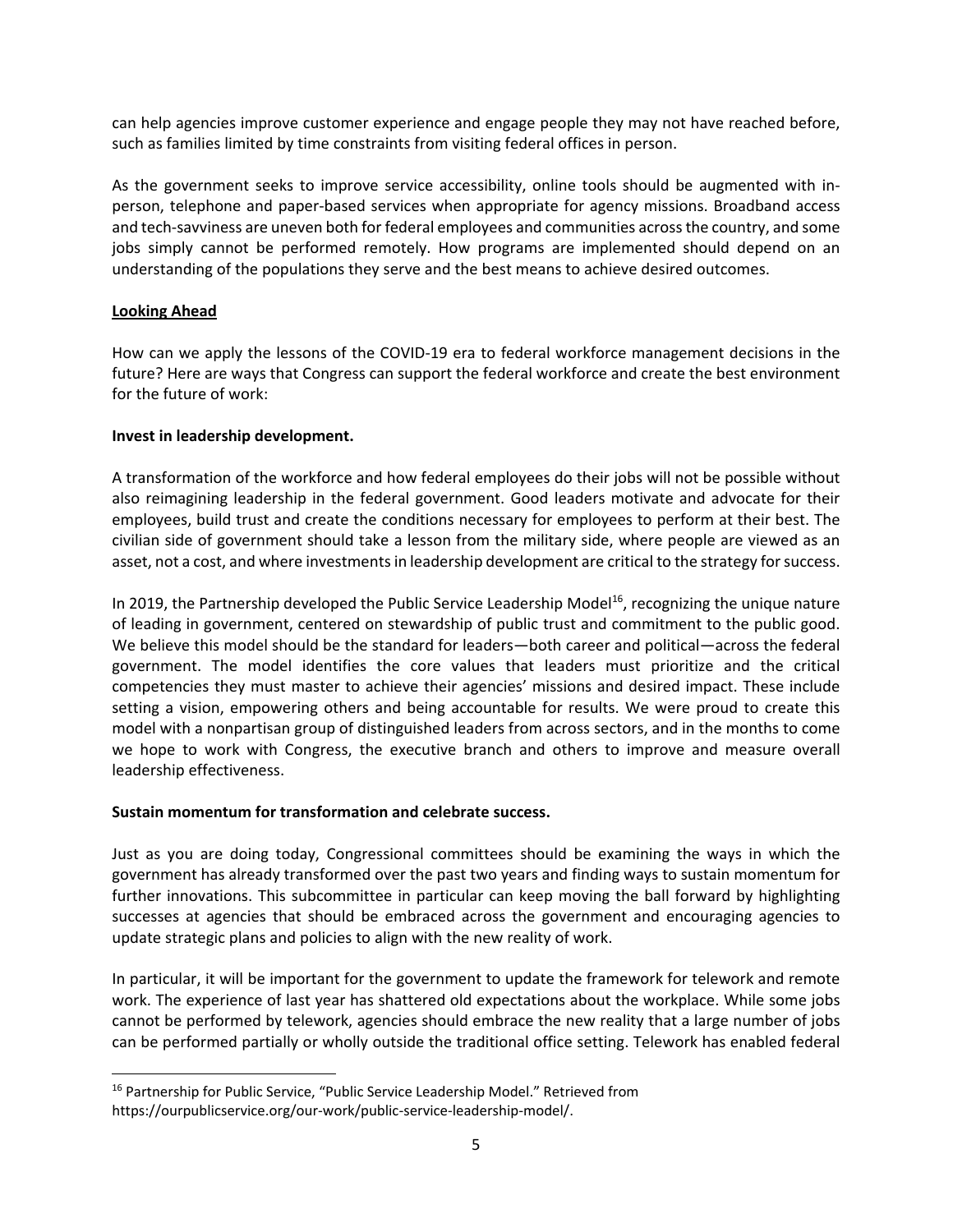employees to be more productive, nimble and resilient. And it will help agencies reduce their real estate footprint while being able to recruit, hire and retain talent wherever it is, allowing more Americans to serve their country and bringing a more diverse workforce into the federal government. To be clear, this is not about a larger workforce; it is about a workforce that is more efficient and effective on behalf of the public it serves. And regardless of whether an employee works at a federal worksite, remotely, or some hybrid combination, it is critical for agencies to have performance standards and hold employees – and their managers and supervisors – accountable for delivering results.

# **Reaffirm OPM as the strategic leader for human resource functions across the entire government and strengthen agency HR capabilities.**

Through oversight and legislation, Congress can ensure that OPM has an elevated, forward‐leaning role in helping agencies solve problems. OPM could have an immediate and positive impact by prioritizing the modernization of recruiting and hiring and should provide the vision to help Congress create a modernized personnel system for government. In the National Defense Authorization Act for Fiscal Year 2020, Congresstasked the National Academy of Public Administration (NAPA) with conducting a review of OPM, which was delivered to Congress in March of this year. The NAPA report reaffirms the importance of OPM's leadership and independence and makes many smart recommendations for Congress to consider on how best to position OPM to lead the workforce into the future, including shifting OPM from a compliance‐based to a strategic and risk‐based approach. The Partnership welcomes the introduction of Chairman Connolly's Strengthening the OPM Act, H.R. 6066, as a first step in implementing the NAPA recommendations.

Much hard work is needed, and Congress will also need to continue to closely monitor and support OPM's budget needs, particularly for IT modernization and moving OPM away from a fee‐based model. The Consolidated Appropriations Act of 2021 provided an additional \$32 million to OPM to compensate for lost revenues due to the transfer of the background investigation function to the Pentagon and increased IT modernization needs, but the agency continues to face funding challenges at present.

In addition to strengthening OPM, Congress needs to ensure that we have human resource offices across government with the requisite skills, capacity and tools. There are outstanding and innovative HR professionals across the government, but there are also skills gaps in their offices. Congress should jumpstart efforts to increase the skills and professionalism of the federal HR community by requiring OPM to provide technical training to HR specialists, conducting a review of overall training needs and how those needs can be met, and funding IT needs of the HR community. Congress should also ensure that agencies undertake strategic workforce planning and make sure that Chief Human Capital Officers have a voice in the strategic and budget planning processes so that agency leaders will be informed of the HR needs necessary to carry out their policies and programs.

## **Get young people in government.**

Government needs young talent, not only to replace those nearing the end of their careers, but also to bring in new skills to government that will help the country confront a range of public challenges and opportunities. Multiple factors account for the scarcity of young talent in the public sector: the federal government's brand is suffering; job opportunities are both hidden and scarce; jobseekers face many barriers to finding work; and federal agencies are failing to retain young people who do join government.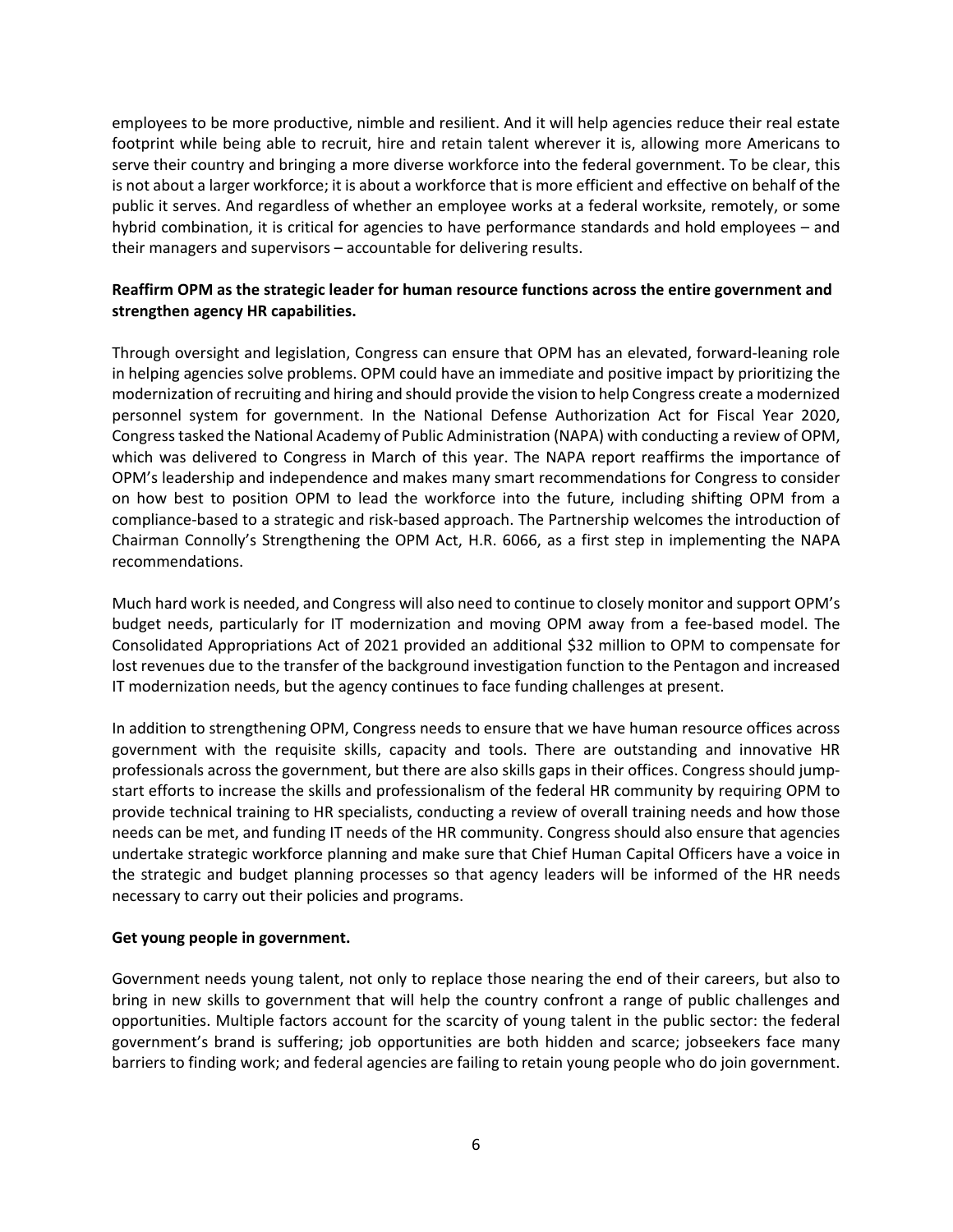Today's college students are interested in making a difference, but rarely consider the federal government as a place where they can do so. Government will never attract top talent and meet its workforce needs if it doesn't simplify the federal hiring process, utilize private sector best practices and make a concerted appeal to bring young people into government.

Programs that Congress should reinvigorate include the Pathways programs, which provide younger, early-career talent with exposure to and positive experiences working in government. The government needs to make it easier for students and entry-level talent to find – and be found – for federal jobs by creating a federal internship and fellowship database, improving the application process (including through continued improvements to USAJOBS), and ensuring that hiring platforms are easily accessible and mobile-friendly. Other needed improvements include ensuring internships are paid and easing agencies' ability to convert interns into full‐time positions. Congress should also lift the caps on the expedited hiring authority for students and recent graduates, consider an ROTC‐like program for federal service and hold agencies responsible for recruiting on campuses. We're excited that Chairman Connolly is introducing legislation intended to strengthen the Pathways program and to bring to fruition many of the ideas that the Partnership has recommended over the years. We look forward to working with the subcommittee on this legislation to build better pipelines for young people to enter public service.

# **Make diversity, equity, inclusion and accessibility (DEIA) a central part of workforce strategy.**

With an aging federal workforce and evolving talent needs, a commitment to DEIA must be a cornerstone in the transformation of how the government recruits, hires, develops and retains talent. Gen Z and millennials now make up nearly half of the full-time U.S. labor force<sup>17</sup> and support for DEIA continues to have a profound influence on the way these cohorts perceive and experience their workplaces.

A commitment to DEIA ultimately leads to higher organizational performance by ensuring the door is open for all top talent and by inviting new and creative ways of thinking that empower better decision-making. In addition, a government that better reflects its people will also increase public trust in our democratic institutions. In other words, increasing DEIA is not only good for policy outcomes and constituent service, but also improves staff engagement and retention. Our Best Places to Work in the Federal Government® rankings also reinforce the value that employees place on support for diversity and indicate that there is more senior leaders can do.

Congress should support these efforts, and should help ensure that diversity, equity, inclusion and accessibility are in the DNA of every department and agency in the federal government.

## **Modernize the civil service framework.**

Congress should start the hard process of updating the legal framework for the civil service, much of which dates back to laws passed in 1949 and 1978. The federal government needs cybersecurity experts, doctors, economists and emergency response specialists, but has a personnel system designed for phone operators. This antiquated system is an impediment to the government's ability to meet the needs of today's interconnected, technology‐driven world and prepare for the challenges of the future. The

<sup>&</sup>lt;sup>17</sup> Gallup, "4 Things Gen Z and Millennials Expect From Their Workplace," March 2021. Retrieved from https://www.gallup.com/workplace/336275/things-gen-millennials-expect-workplace.aspx.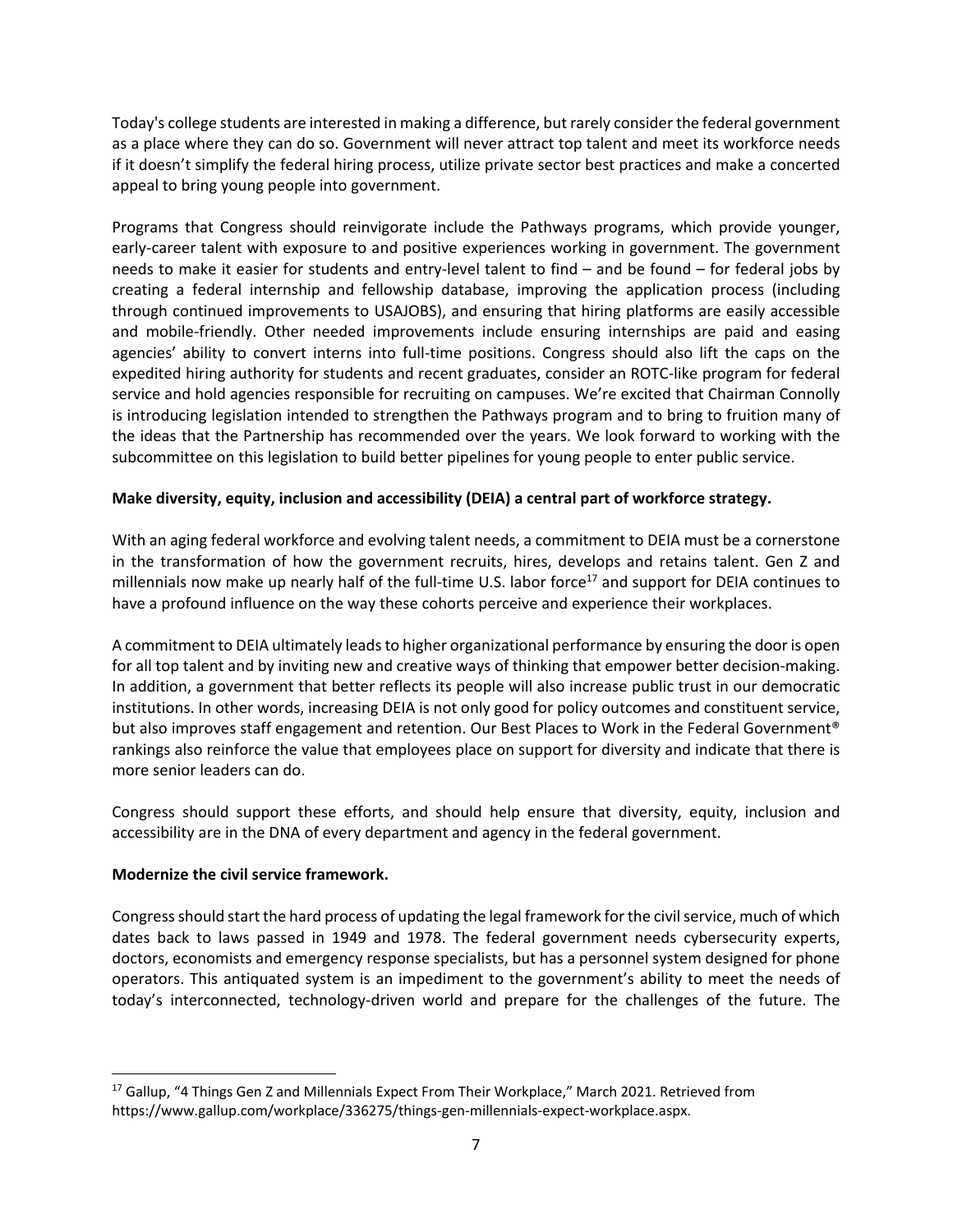Partnership laid out a vision for civil service modernization in our 2014 report, Building the Enterprise: A New Civil Service Framework.<sup>18</sup>

As a starting point, Congress should enact the civil service recommendations of "Inspired to Serve," the 2020 report of the National Commission on Military, National and Public Service.<sup>19</sup> After studying the federal civil service for over two years, the Commission issued bipartisan, consensus-based and thoughtful recommendations for improving talent management, including proposals to make federal hiring more efficient. We urge Congress to move forward on a bipartisan basis as quickly as possible to enact these proposals.

## **Promote the government's mission.**

Both the world and the workplace are rapidly changing. Our government needs a new generation of young people to serve in a data-and technology-driven environment, with expertise in such sectors as cybersecurity, technology, engineering, finance and health care. Making the federal government an "employer of choice" requires greater awareness by the government of what employees want in the workplace, coupled with improved public perception of opportunities in federal service. As the federal government struggles to attract students and recent graduates, it is clear that more must be done to improve the government's "brand." Government shutdowns, hiring freezes and negative rhetoric damage the image of government and the people who serve.

Because of budget constraints, the federal government will always have a hard time competing with the private sector on pay, but agencies almost always have an advantage in offering employees a sense of mission. Our Best Places to Work® rankings regularly show that the match between employee skills and agency mission is a key driver of employee engagement, second only to effective leadership. Too often however, the dry and confusing language of federal job announcements fails to inspire. The federal government needs to do more to showcase the incredible array of professional opportunities it offers and to recognize the accomplishments and innovation of the current workforce. Without compelling and shared stories of success in government, government will struggle to become an employer of choice for the tech‐savvy, forward‐looking talent that it needs to attract.

This subcommittee can also play an important role in encouraging Congressional colleagues to recognize the successes of the federal workforce. Federal employees are often blamed for policy failures and rarely acknowledged when things go right. One way to revitalize the workforce is simply to change the tone and get away from the demeaning rhetoric that frequently characterizes the discussion of the federal workforce. Political leaders should celebrate outstanding contributions, such as the remarkable achievements of the nominees and winners of the Partnership's annual Service to America Medals and the Presidential Rank Awards. As the leadership of this subcommittee has done on a bipartisan basis for many years regardless of which party is in the majority, we urge you to visit federal agencies in Washington and around the country to talk with federal employees about what is working and what would allow them to serve the American people most effectively.

<sup>&</sup>lt;sup>18</sup> Partnership for Public Service, "Building the Enterprise: A New Civil Service Framework," April 2014. Retrieved from https://ourpublicservice.org/publications/building‐the‐enterprise.

<sup>&</sup>lt;sup>19</sup> National Commission on Military, National, and Public Service, "Inspired to Serve: The Final Report of the National Commission on Military, National, and Public Service," March 2020. Retrieved from https://webarchive.loc.gov/all/20200603205848/https://inspire2serve.gov/reports/final‐report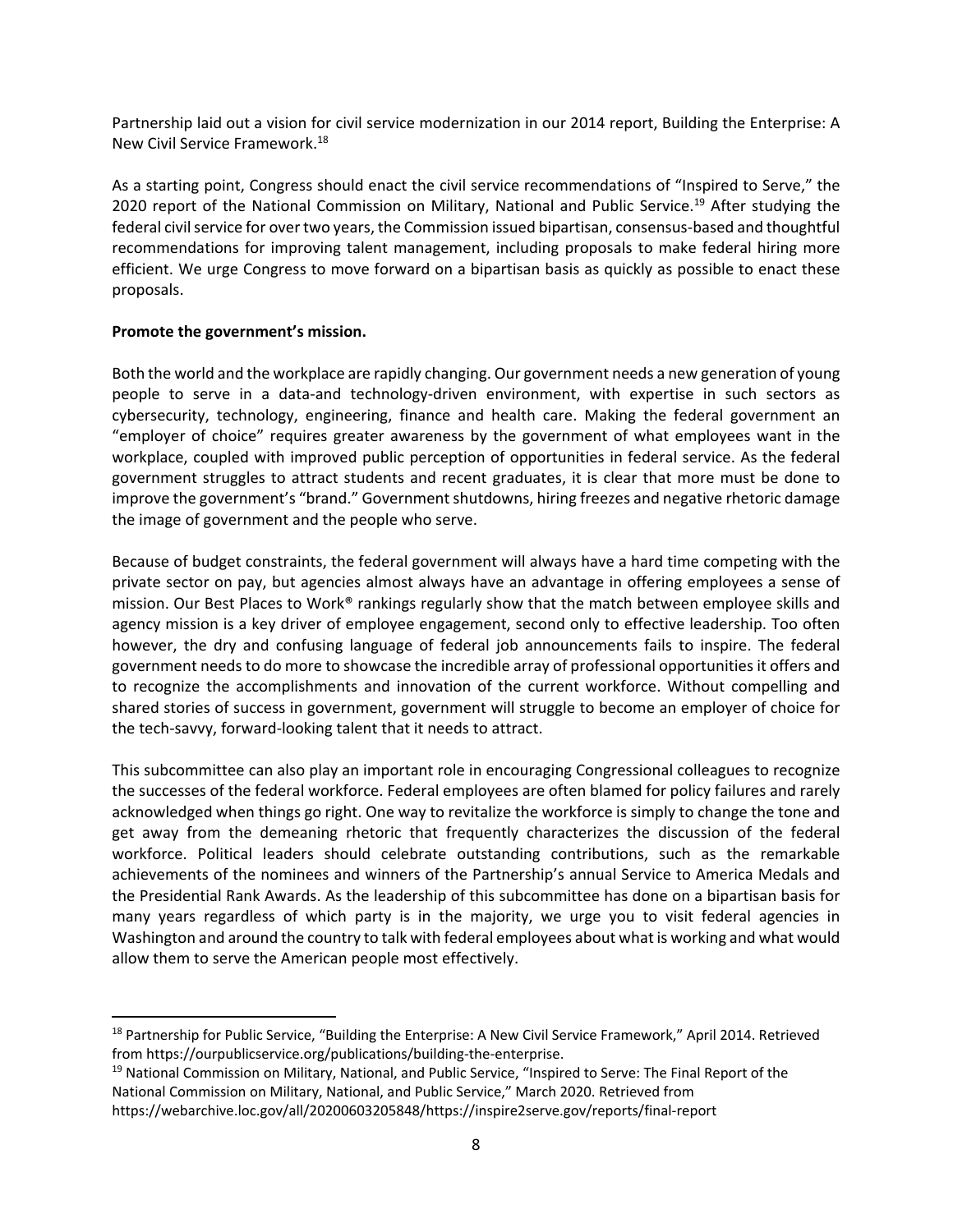#### **Create a workforce culture that embraces technology, innovation and collaboration.**

Our "Resilient" report summarizes a survey of 300 federal leaders and a series of roundtable discussions on the lessons of the pandemic. A key takeaway is that an agile workforce, cutting-edge cybersecurity, modern technology and continual innovation are all interdependent in creating resiliency in the federal government. The success of the federal workforce depends not only on the quality of its talent and its leaders, but also on a culture where employees are encouraged to try new ideas and make smart technology investments. The new workplace environment must also involve more collaboration between federal, state, local and tribal governments and the private and non-profit sectors. The Partnership's "Roadmap for Renewing the Federal Government,"20 describes the challenges the federal government faces in each of these areas and offers policy recommendations for Congress, the administration and agencies.

#### **Embrace mobility but also double‐down on retention efforts.**

Our federal personnel system is geared to the model of the lifetime federal employee. We value and need those who want to dedicate their whole careers to federal service. At the same time, we also must seize opportunities to recruit those who want to serve for shorter durations, especially as younger workers increasingly want more mobility in their careers. Just 35% of millennials expect to stay with their current employer for five or more years.<sup>21</sup> That said, there are notable correlations between those who plan to stay and those who believe their employers perform well on issues related to financial performance, community impact, talent development and DEIA.

To attract talent at all levels, Congress and the administration should work together to create new and innovative pathways—and expand existing ones—for diverse mission‐critical talent to join public service through fellowships, talent exchanges and service corps.

The Partnership's Cybersecurity Talent Initiative, which creates cross-sector opportunities for cyber graduates, is an innovative approach to attracting cyber specialists into government. Other federal programs like the U.S. Digital Service, 18F, and Presidential Innovation Fellows allow "technical tours of duty" with the federal government and are unique in helping promote and respond to an increasing desire for the next generation to be more mobile in their careers. Congress and the administration can look to these models for filling other hard‐to‐fill positions in government.

Talent exchanges can infuse the government with ideas, knowledge and processes from other sectors through creative means. They can strengthen agency workforces, support mission‐critical work and lead to better collaboration among agencies and with the private sector. More could be done to remove barriers to their effectiveness. For example, Congress could amend the Intergovernmental Personnel Act (IPA) to allow for‐profit entities to participate in IPA‐enabled talent exchanges involving select agencies and mission‐critical occupations on a permanent or pilot basis.

While making federal service more attractive for those who want short terms of service, the government at the same time should double down on retention efforts to entice new talent to stay in federal service.

<sup>&</sup>lt;sup>20</sup> Partnership for Public Service, "Roadmap for Renewing Our Federal Government," September 2021. Retrieved from https://ourpublicservice.org/roadmap‐for‐renewal/.

<sup>&</sup>lt;sup>21</sup> Deloitte, "The Deloitte Global Millennial Survey 2020," June 2020. Retrieved from

https://www2.deloitte.com/global/en/pages/about‐deloitte/articles/millennialsurvey.html.